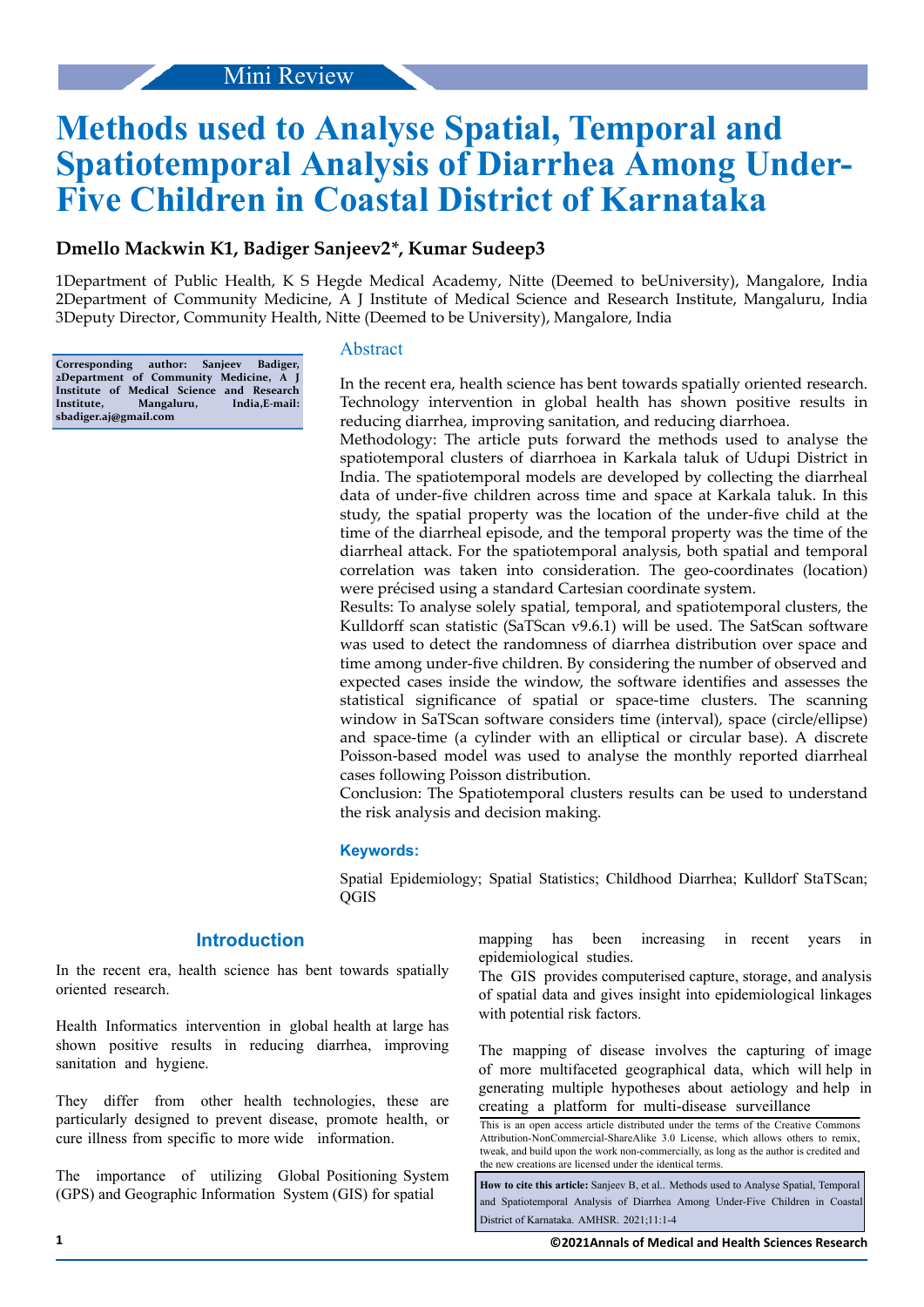activities. The Environmental factors of disease incident, data and statistics, different type of organisms in each area; highrisk region and zones that remove the source of infection can be analysed by GIS.

The prevalence of diarrhea is viewed as a serious problem significantly affecting the nation. Globally, India tops by contributing the highest number of diarrheal deaths among under-five children and has become a leading cause of childhood death in India, accounting for 13% of all deaths/ year in children under five years. Rapid increase in population, urbanisation and poor environmental condition have disturbed the microbial world's equilibrium, leading to the rise of new emerging diseases. According to DLHS 3 report, India accounts for 12 % of children suffering from diarrhea, and in DLHS 4 Karnataka, the prevalence of diarrhea in the last two weeks preceding the survey is 5.5% which is equally distributed is among the urban and rural population.The burden of diarrheal disease among under-five in Udupi district in DLHS 4 more than doubled (4.2%) compared to that of DLHS 3 (1.9%).

The use of technology in global health is essential, but its assessment of contribution is not easy. Health technologies in high-income countries are beneficial, but the benefits are not well studied in low and middle-income countries. Even though satellite maps are made available, their uptake by the developing country was limited due to cost and infrastructure, particularly in public health. ArcGIS/QGIS and Kuldroff Scan are the software that public health professionals commonly use to generate geographical data and spatiotemporal information.

This study makes use of QGIS software and Kulldorff'sSaTScan software. The QGIS software is used for developing village shapefiles and for exporting graphical maps. QGIS software ropes both raster and vector layers where vector data is represented by point, line or polygon features and raster data by images. Kulldorff's scan statistics is used for analysing the geographical and temporal distribution of diarrhea cases among under-five children to identify purely spatial, purely temporal and spatiotemporal clusters [1].

## **Literature Review**

### **Study Design and Study Site**

A retrospective longitudinal study was conducted in the Karkala block/taluk of the Udupi district located in the southwest part of the country between 13011'60'' North latitude and 74058'48'' East longitude. This taluk has fortynine villages and nineteen primary health centres. The shapefile of the Karkala taluk was created using QGIS software. Each child with the diarrheal episode was represented bygeographiclocation within the village site. Geo-coordinates were précised using a standard Cartesian coordinate system. The Karkalataluk has three seasons: summer, monsoon and winter. The warm season starts from March to May, monsoon from June to August and winter

from September to February. In thestudy region, the average highest and lowest temperatures are 260C and 110C, respectively (Figure 1).



#### **Data Collection**

The under-five children with diarrheal episode were the unit of the study. This study recruited all under-five children of Karkala taluk who had a diarrheal episode in three years (2016-2019). The data on diarrhea among under-five children was retrieved from the District health authority with necessary permissions. This was validated at the village level; the researcher implemented a top to bottom approach, i.e. District level Taluk (block) level Primary health centre Sub centre. The collected data was collected using mobile specially developed for this project; it was then distributed based on the villages they reside. The demographic data of forty-nine villages were extracted from the subcenter and then validating it at each village panchayath by the trained health care professional (Figure 2).



Once the data was validated at the subcentre, the field data collection was completed with the help of a field investigator, who then visited the households with the ASHA worker. The consent to participate in the study was undertaken, followed by information related to the diarrheal episode to the child under five years. In addition to basic demographic information, the geo-coordinates of household, nearby water sources (river, lake, pond, tube -well), community water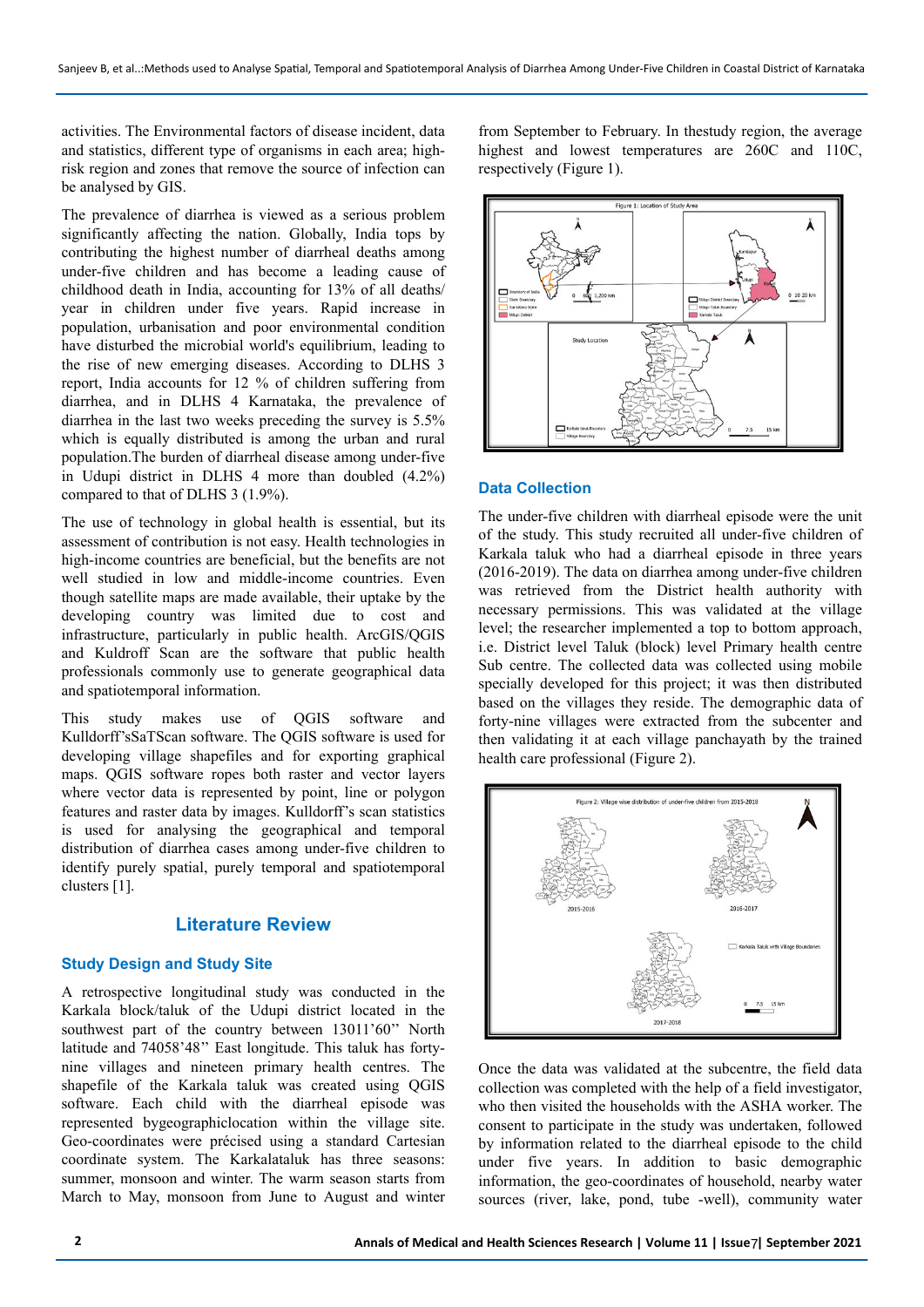supply was obtained using a global position system (Etrex 10). The geo-coordinates was mapped on the map using Quantum Geographic Information System (QGIS) software. Thespatial and cluster analysis was done using SaTScan software (Figure 3).



## **Visualising Primary Health Centre at the village level:**

The locations of primary health centres were mapped using a GPS and were plotted using QGIS software to understand the distribution of public health services across villages. There was an unequal distribution of health centres across the villages, as seen in Figure 4. The mapping of the health centres will help in planning and resource allocation and preventive measures at the village level.

## **Data Analysis**

#### Quantitative Statistical Analysis

Descriptive statistics and geographic analysis were performed to summarise the observed data. Two major approaches were performed for geographic analysis, i.e. geographical information system (GIS) and spatial statistics. The GIS gives statistical evidence for diarrheal pattern visualisation, diarrheal cases clustering and predictive modeling. At the same time, the spatial statistics will quantify the statistical significance of observed trends in location and spatial distribution.

Figure 4: Area-wise Location of Primary Health Centre



## **Discussion**

#### **Descriptive Statistics**

The socio-demographic data were summarised using frequency, percentage, mean, standard deviation and range.

The annual under-five children diarrhea incidences per 1000 under-five population at risk in each village from April 2015 to March 2018 were calculated using excel.

The annual diarrheal incidence rate was calculated with a 95% confidence interval.

The excess hazard ratio (standard morbidity ratio  $> 1$ ) for every village was estimated by dividing the observed cases by expected cases.

The expected number of cases in each village was estimated by  $E(c) = p^*C/P$ , where c is the number of expected cases, and p is the population of the study village, C is the total number of observed cases. P is the total population in study taluk.

#### **The Cluster**

The cluster was identified based on a distinct aggregation of diarrheal cases in Karkala village relative to under-five children at risk.

The identified cluster will help to investigate the possible relation of diarrhea to underline factors so that the public health interventions could be focused on host spot areas.

It is imperative to note whether the observed clusters are due to chance; for this, Kulldorff has identified various tests to detect the disease clusters based on spatial randomness. The test takes space, time and space-time into consideration.

The space test will identify the clusters based on diarrheal disease concentration over the particular village, and the time test looks for temporal clustering.

At the same time, space-time detects diarrheal clusters in space, time and space-time.

The spatial analysis will also help us know whether the clustering of cases is global (over the entire village) or local (limited to small geographic areas of the study village) [2].

The spatial test takes the geographical area (i.e. the study village) and a centroid (i.e. geo-coordinates of the area) into consideration.

The geo-coordinates are given latitude and longitudes. The Poisson distribution model is used for cluster detection. It assumes the non-homogeneous Poisson process for generating diarrheal cases in the village under the null